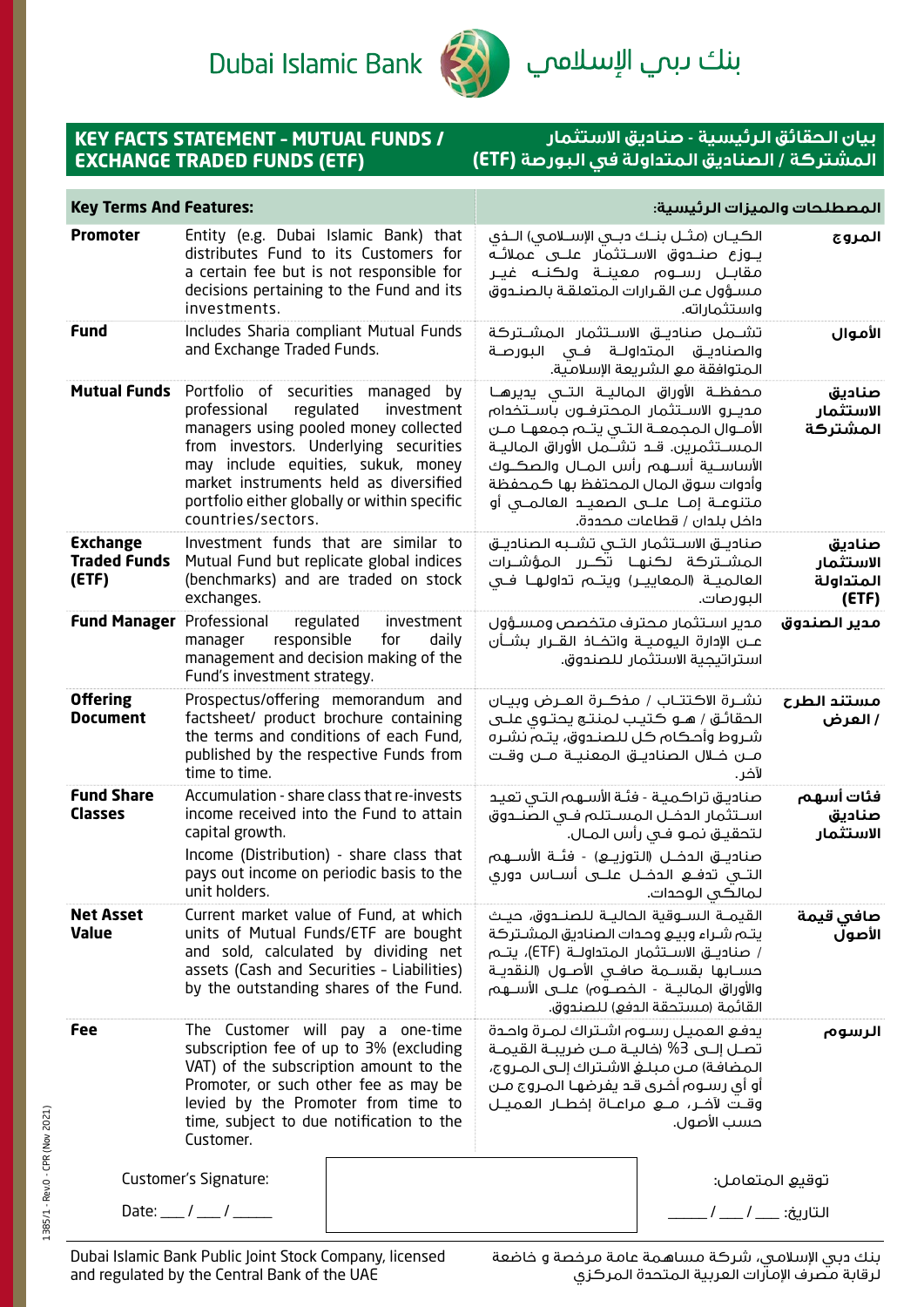

| In addition, the Customer will pay fee,<br>either on current or deferred basis,<br>associated with investment in a particular<br>Fund as per the terms and conditions of<br>the Offering Documents of the respective<br>Fund.<br>ETF will be subject to additional third-<br>party transaction fee of up to 0.15%<br>(excluding VAT) and annual custody fee<br>of up to 0.02% (excluding VAT). |                                                                                                                                                                                                                                                                                                                                            |                                                                                                                                                                            | بالإضافة إلـــى ذلــك، يلتــزم العميــل بدفــع<br>الرسـوم المرتبطـة بالاستثمار فى صنـدوق<br>معيـــن سـواءَ كان أو علــى أسـاس جـارى أو<br>مؤجـل، وفقًـا لشـروط وأحـكام مسـتندات<br>تخضع صناديـق الاسـتثمار المتداولـة (ETF)<br>لرسوم معاملات طرف ثالث إضافية تصل<br>إلـــى %0.15 (خاليـــة مــــن ضريبـــة القيمــة<br>المضافة) ورسـوم حفـظ سـنـوية تصـل إلــى<br>0.02% (خالية مـن ضريبة القيمـة المضافة). | الطرح الخاصة بالصندوق المعنى |                          |
|------------------------------------------------------------------------------------------------------------------------------------------------------------------------------------------------------------------------------------------------------------------------------------------------------------------------------------------------------------------------------------------------|--------------------------------------------------------------------------------------------------------------------------------------------------------------------------------------------------------------------------------------------------------------------------------------------------------------------------------------------|----------------------------------------------------------------------------------------------------------------------------------------------------------------------------|------------------------------------------------------------------------------------------------------------------------------------------------------------------------------------------------------------------------------------------------------------------------------------------------------------------------------------------------------------------------------------------------------------|------------------------------|--------------------------|
| <b>Minimum</b><br><b>Investment</b>                                                                                                                                                                                                                                                                                                                                                            | Amount specified in the Offering<br>Document of the Fund subject to<br>a minimum of USD 20,000 (or its<br>equivalent) or such other amount as may<br>be prescribed by the Promoter from time<br>to time.                                                                                                                                   |                                                                                                                                                                            | الحد الأدنــى لـلـمبـلــــــــــي المحـــدد فـــى مـســـتنـد<br>الطــرح هـــو 20,000 دولار أمـريڪــَي (أو مــا<br>يعادلـه) أو أي مبلــــفي آخــر قــد يحـــدده الـمــروج                                                                                                                                                                                                                                   | من وقت لآخر.                 | الحد الأدنى<br>للاستثمار |
| <b>Tenor</b>                                                                                                                                                                                                                                                                                                                                                                                   | Open-ended with daily to weekly liquidity<br>available (unless specified otherwise)<br>as per the terms and conditions of the<br>Fund and/or the Promotion Agreement<br>except in the case of Fixed Maturity Plan<br>- a close-ended Sukuk Fund - where the<br>maturity will be fixed and defined in the<br>Offering Document of the Fund. |                                                                                                                                                                            | مـدة مفتوحـة مـع توفـر سـيولة يوميـة إلـى<br>أسـبوعية (مــا لــــم ينـــص علــــى خــلاف ذلــك)<br>وفقًا لشروط وأحكام الصندوق و / أو اتفاقية<br>الثابتة" - صندوق استثمار الصكوك المغلق<br>- حيث إن تاريخ الاستحقاق ثابت ومحدد فى                                                                                                                                                                           | مستند الطرح للصندوق.         | المدة                    |
| <b>Notice Period</b><br>The Bank may amend the terms and<br>conditions<br>subject to sixty (60) calendar days' notice<br>except for notice related to amendments<br>by the Fund which have to be satisfied in<br>terms of the specific notice.                                                                                                                                                 |                                                                                                                                                                                                                                                                                                                                            | of Promoter Agreement                                                                                                                                                      | يجــوز للبنــك تعديــل شــروط وأحــكام<br>اتفاقيـة المـروج مـع مراعـاة إعطائـه مهلـة<br>إشـــعار مــدتهـــا ســـتين (60) يومـًــا تقويميـًـا<br>باســتثناء الإشــعار الـمتعلـــق بالتعديــلات<br>الخاصة بالصندوق والتى يجب الوفاء بها                                                                                                                                                                      | وفقًا للإشعار المحدد.        | فترة الإشعار             |
| Note: Capitalized terms not defined herein shall be construed in<br>accordance with their definitions set out in the Mutual Funds<br>Promotion Agreement.                                                                                                                                                                                                                                      |                                                                                                                                                                                                                                                                                                                                            | يتم تفسير المصطلحات المكتوبة بحروف كبيرة والتى لم يتم<br>ملاحظة:<br>تعريفها هنا وفقًا لتعريفاتها المنصوص عليها والواردة فى اتفاقية<br>ترويج الصناديق الاستثمارية المشتركة. |                                                                                                                                                                                                                                                                                                                                                                                                            |                              |                          |
| <b>Key Risks:</b>                                                                                                                                                                                                                                                                                                                                                                              |                                                                                                                                                                                                                                                                                                                                            | المخاطر الرئيسية:                                                                                                                                                          |                                                                                                                                                                                                                                                                                                                                                                                                            |                              |                          |
| <b>Market Risk</b><br>Decline in market value of investment<br>due to systematic factors may affect<br>performance of capital markets and<br>lead to significant erosion of your<br>capital.                                                                                                                                                                                                   |                                                                                                                                                                                                                                                                                                                                            |                                                                                                                                                                            | قـد يؤثـر الانخفــاض فــي القيمــة الـســوقية<br>للاسـتثمار بسـبب عواملَ منهجية علـى أداء<br>أسـواق رأس المـال ويـؤدى إلـى تـآكل كبيـر<br>في رأس المال الخاص بكم.                                                                                                                                                                                                                                          |                              | مخاطر السوق              |
| <b>Liquidity Risk</b> Delay in redeeming the investment at a<br>favourable price due to lack of demand<br>resulting in loss in the value of your<br>investment.                                                                                                                                                                                                                                |                                                                                                                                                                                                                                                                                                                                            | التأخيــر فــى اســترداد الاســتثمار بســعر<br>مناسب بسبب قلة الطلب قد يؤدى إلى<br>خسارة في قيمة استثمارك.                                                                 |                                                                                                                                                                                                                                                                                                                                                                                                            | مخاطر<br>السيولة             |                          |
| <b>Capital Risk</b><br>Investment in Fund is not capital protected<br>and the returns are not guaranteed. You<br>could face partial to significant loss of<br>invested capital.                                                                                                                                                                                                                |                                                                                                                                                                                                                                                                                                                                            |                                                                                                                                                                            | الاســـتثمار فـــي الـصنــــدوق غيـــر  مـحـمـــي<br>بـرأس المـال والعوائـد غيـر مضمونـة. قـد<br>تواجـه خسـارة جزئيـة أو جسـيمة فـى رأس<br>المال المستثمر.                                                                                                                                                                                                                                                 |                              | مخاطر رأس<br>المال       |
|                                                                                                                                                                                                                                                                                                                                                                                                | Customer's Signature:                                                                                                                                                                                                                                                                                                                      |                                                                                                                                                                            |                                                                                                                                                                                                                                                                                                                                                                                                            |                              | توقيع المتعامل:          |

Dubai Islamic Bank Public Joint Stock Company, licensed and regulated by the Central Bank of the UAE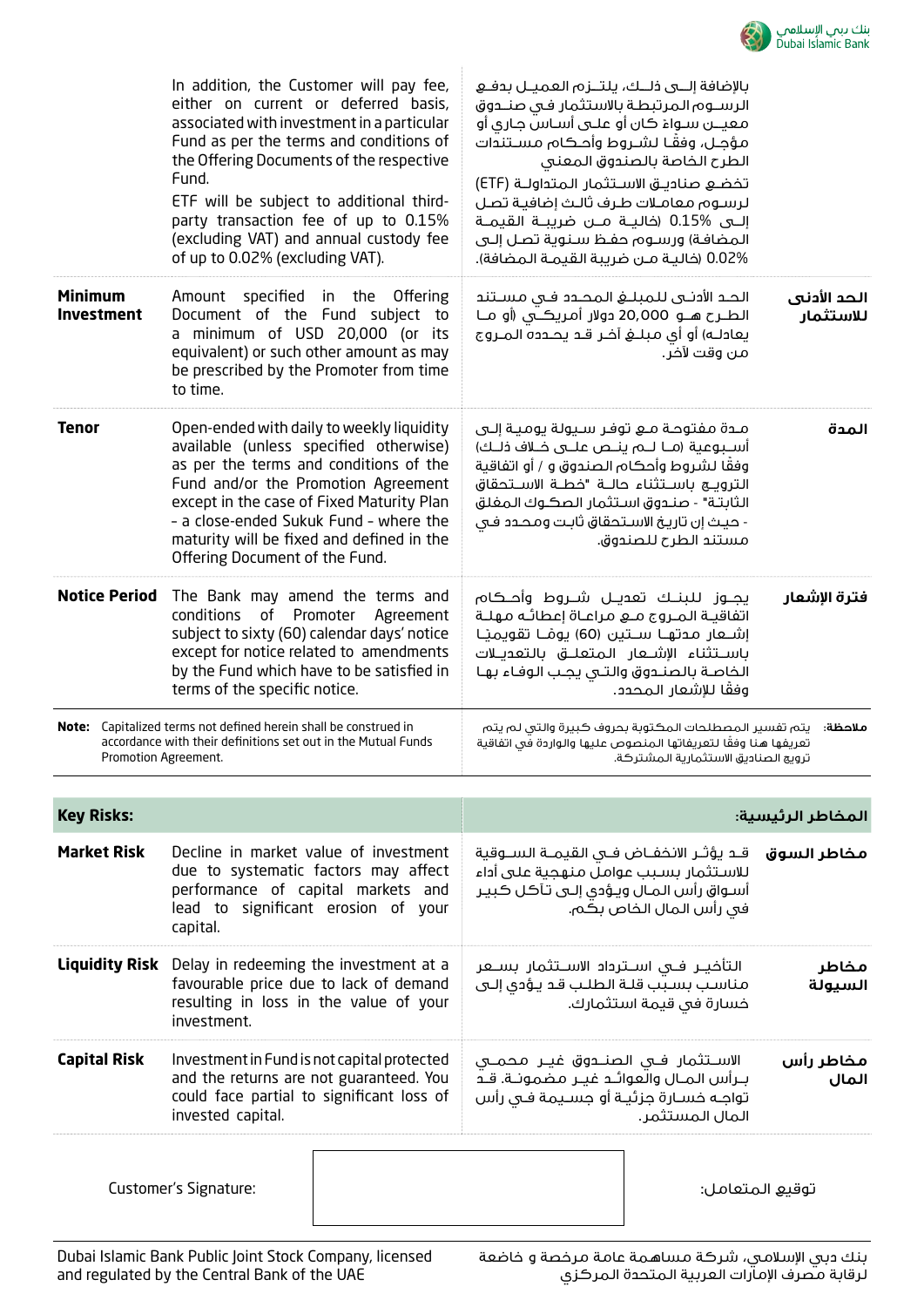

|                                                                                                                     | <b>Credit Risk</b><br>Default on the repayment of obligations<br>by the issuers of the underlying<br>investments of the Fund could reduce<br>the value of the Fund.                                                                                                                                                                                                    |                                                                                                                                                                                                                      | يمڪــن أن يــؤدى الـتقصيــر فــى ســـداد<br>مخاطر<br>الالتزامــات مـــن قبـــل الـجهــات الـمصـــدرة<br>الائتمان<br>للاســتثمارات الأساســية للـصنــدوق إلـــى<br>خفض قيمة الصندوق.                                                                                                                                                                                                                  |                                            |
|---------------------------------------------------------------------------------------------------------------------|------------------------------------------------------------------------------------------------------------------------------------------------------------------------------------------------------------------------------------------------------------------------------------------------------------------------------------------------------------------------|----------------------------------------------------------------------------------------------------------------------------------------------------------------------------------------------------------------------|------------------------------------------------------------------------------------------------------------------------------------------------------------------------------------------------------------------------------------------------------------------------------------------------------------------------------------------------------------------------------------------------------|--------------------------------------------|
|                                                                                                                     | <b>Currency Risk</b> Investment in Fund may be affected<br>by currency exchange rates that could<br>reduce the value of your Investment<br>even though the market return is<br>positive.                                                                                                                                                                               |                                                                                                                                                                                                                      | قـد يتأثـر الاســتثمار فـى الصنــدوق بأســعار<br>صرف العمــلات التــى قــد تقلــل مــن قيمــة<br>اســتثمارك علـــى الرغـــم مـــن أن عائـــد<br>السوق إيجابي.                                                                                                                                                                                                                                        | مخاطر العملة                               |
|                                                                                                                     | Performance Past<br>performance<br>of<br>Fund<br>the<br><b>Risk</b><br>is not a reliable guide to<br>future<br>performance.                                                                                                                                                                                                                                            |                                                                                                                                                                                                                      | الأداء الســابق للصنـــدوق ليــس مؤشــراً<br>موثوقًا به للأداء المستقبلي.                                                                                                                                                                                                                                                                                                                            | مخاطر الأداء                               |
|                                                                                                                     | <b>Sharia Risk</b><br>All Funds are determined as Sharia<br>compliant by the Bank's Internal Sharia<br>Supervisory Committee (ISSC). You<br>should also make your own independent<br>assessment as to the Sharia compliance<br>of such Funds with all its applicable<br>documents and processes and not call<br>into question their Sharia compliance in<br>any forum. |                                                                                                                                                                                                                      | اطلعـت لجنــة الرقابــة الشــرعية الداخليــة<br>للبنـك علــى مســتندات الصناديــق التــى<br>يروج لها وقررت بأنها متوافقة مع أحكام<br>الشــــريعة الإســـلامـية . وعليــك فـــى جميــــع<br>الأحوال أن تقوم بتقييمك الشخصى لدرجة<br>الامتثال الشـرعى لهـذه الصناديـق وجميـع<br>المسـتندات والعمليـات المتعلقـة بهـا، وألا<br>تدَّعـى بعـدم توافقهـا مــع ضوابـط الشـريعة<br>الإسلامية فى أى محفل كان. | مخاطر عدم<br>الالتزام<br>بقواعد<br>الشريعة |
| The Customer must refer to the Offering Document<br>for further details on risks pertaining to individual<br>Funds. |                                                                                                                                                                                                                                                                                                                                                                        |                                                                                                                                                                                                                      | يجب علـى العميـل الرجـوع إلـى مسـتند الطـرح للحصـول<br>علـــى مزيـــد مـــن التفاصيـــل حـــول المخاطــر المتعلقــة                                                                                                                                                                                                                                                                                  |                                            |
|                                                                                                                     |                                                                                                                                                                                                                                                                                                                                                                        |                                                                                                                                                                                                                      |                                                                                                                                                                                                                                                                                                                                                                                                      | بصناديق الاستثمار الفردية.                 |
|                                                                                                                     | <b>WARNINGS</b>                                                                                                                                                                                                                                                                                                                                                        |                                                                                                                                                                                                                      |                                                                                                                                                                                                                                                                                                                                                                                                      | تحذيرات                                    |
| 1)                                                                                                                  | invested amount.                                                                                                                                                                                                                                                                                                                                                       | Investments in Units of Fund are not bank deposits<br>and as such are not capital protected or capital<br>guaranteed and may result in loss of the Customer's                                                        | الاســتثمارات فــي وحــدات الـصنــدوق لـيســت ودائــع<br>بنكية، وبالتالـى فهـى ليست محميـة بـرأس المـال أو<br>مضمونة برأس المال وقد تؤدى إلى خسارة المبلغ                                                                                                                                                                                                                                            | المستثمر للعميل.                           |
| <b>2</b> )                                                                                                          |                                                                                                                                                                                                                                                                                                                                                                        | Dubai Islamic Bank is merely a Promoter of the Fund<br>dealing with the Fund Manager on behalf of the<br>Customer on execution basis only and is not liable for<br>the performance of the Fund or its valuation.     | بنـك دبـي الإسـلامي هــو مجـرد مــروج للصنــدوق<br>يتعامــل مــُــع مديــر الـصنــدوق نيابـة عــن العميــل علـــى<br>أساس التنفيذ فقط وليس مسؤولاً عن أداء الصندوق                                                                                                                                                                                                                                   | (2)<br>أو تقييمه.                          |
|                                                                                                                     |                                                                                                                                                                                                                                                                                                                                                                        | 3) Past performance of an investment is not a reliable<br>guide to or indicator of future performance.                                                                                                               | 3) الأداء الســابق للاســتثمار ليــس دليــلاً مـوثوقَــا بــه أو<br>مؤشرًا للأداء المستقبلي.                                                                                                                                                                                                                                                                                                         |                                            |
| 4)                                                                                                                  |                                                                                                                                                                                                                                                                                                                                                                        | The Customer should seek professional financial and<br>legal advice prior to deciding to invest in the relevant<br>Fund and not rely on the Promoter in making any<br>investment decision on behalf of the Customer. | 4)    يجب علـى العميـل طلـب المشـورة الماليـة والقانونيـة<br>المهنيــة قبــل اتخــاذ قــرار فــى الاســتثمار فــى صنــدوق<br>الاسـتثمار ذات صلــة وعــدم الاعتمــاد علــى الـمــروج فــي<br>اتخـادْ أى قــرار اســتثمارى نيابــة عــن العميــل.                                                                                                                                                      |                                            |

Customer's Signature: :المتعامل توقيع